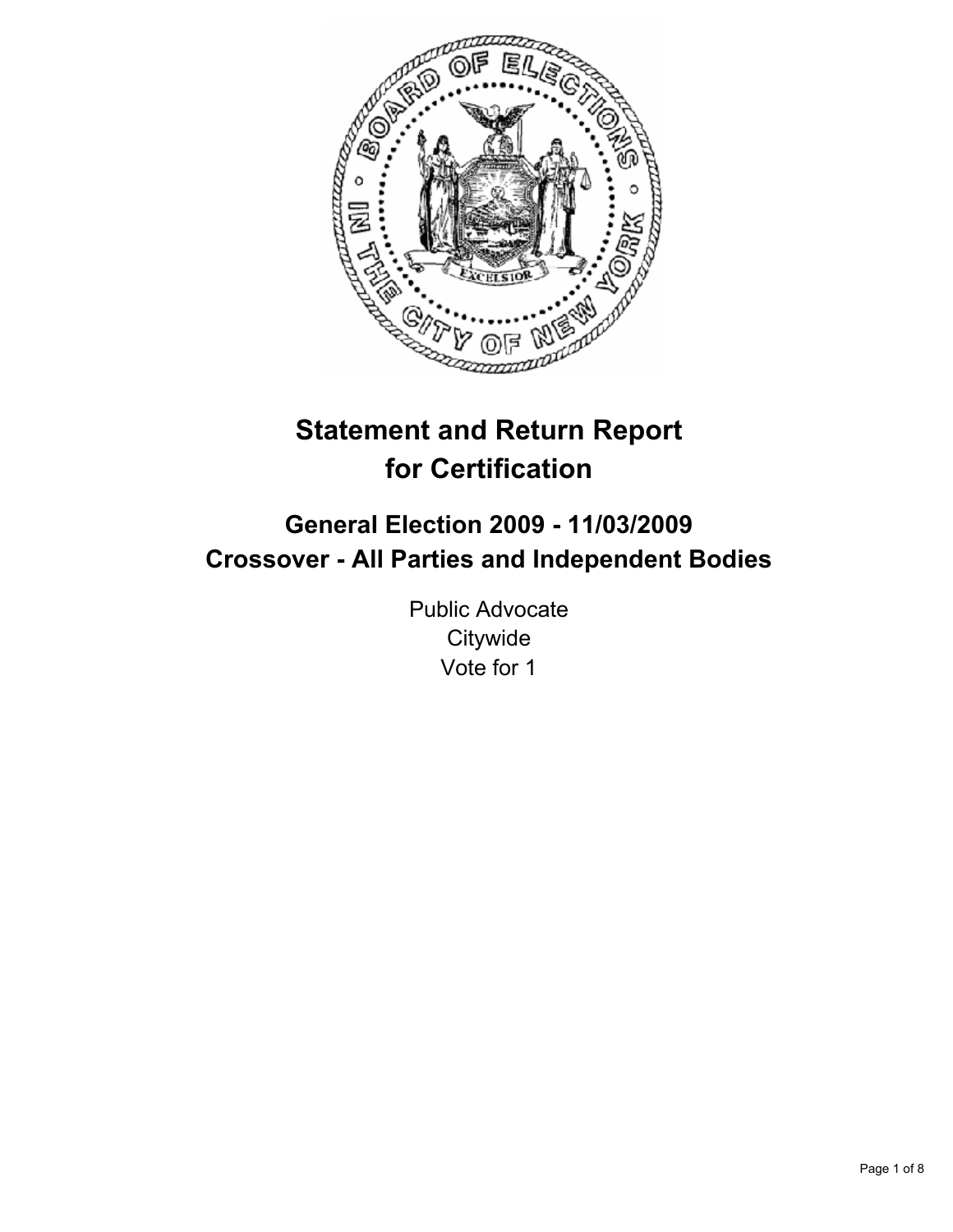

## **New York County**

| <b>PUBLIC COUNTER</b>             | 281,401        |
|-----------------------------------|----------------|
| EMERGENCY                         | 964            |
| ABSENTEE/MILITARY                 | 5,513          |
| <b>AFFIDAVIT</b>                  | 3,728          |
| <b>Total Ballots</b>              | 291,606        |
| BILL DE BLASIO (DEMOCRATIC)       | 183,917        |
| ALEX T ZABLOCKI (REPUBLICAN)      | 35,515         |
| WILLIAM J LEE (CONSERVATIVE)      | 4,929          |
| BILL DE BLASIO (WORKING FAMILIES) | 12,608         |
| MAURA DELUCA (SOCIALIST WORKER)   | 2,455          |
| JIM LESCZYNSKI (LIBERTARIAN)      | 1,812          |
| 5A (WRITE-IN)                     | 1              |
| A BILL DE BLASIO (WRITE-IN)       | 1              |
| <b>BARACK OBAMA (WRITE-IN)</b>    | $\mathbf{1}$   |
| BILL DE BLASIO (WRITE-IN)         | $\mathbf{1}$   |
| BILL GREEN (WRITE-IN)             | $\mathbf{1}$   |
| CHUCK ZLATKIN (WRITE-IN)          | $\mathbf{1}$   |
| CLAIRE FRANKEL (WRITE-IN)         | $\mathbf{1}$   |
| DEM (WRITE-IN)                    | 1              |
| ERIC N GIOIA (WRITE-IN)           | $\mathbf{1}$   |
| FULL PUBLIC FUNDING (WRITE-IN)    | 1              |
| JAMES PRIZANT (WRITE-IN)          | 1              |
| JIM LESCZYNSKI (WRITE-IN)         | 1              |
| LYNETTE FROMME (WRITE-IN)         | $\mathbf{1}$   |
| M GREEN (WRITE-IN)                | $\mathbf{1}$   |
| <b>MARK GREEN (WRITE-IN)</b>      | 12             |
| MARY C KAPARIC (WRITE-IN)         | $\mathbf{1}$   |
| MAURICE MICHAANE (WRITE-IN)       | $\overline{c}$ |
| NORMAN SIEGEL (WRITE-IN)          | 6              |
| NORMAN SIEGLE (WRITE-IN)          | 1              |
| RONALD J BASSO (WRITE-IN)         | 1              |
| <b>Total Votes</b>                | 241,273        |
| Unrecorded                        | 50,333         |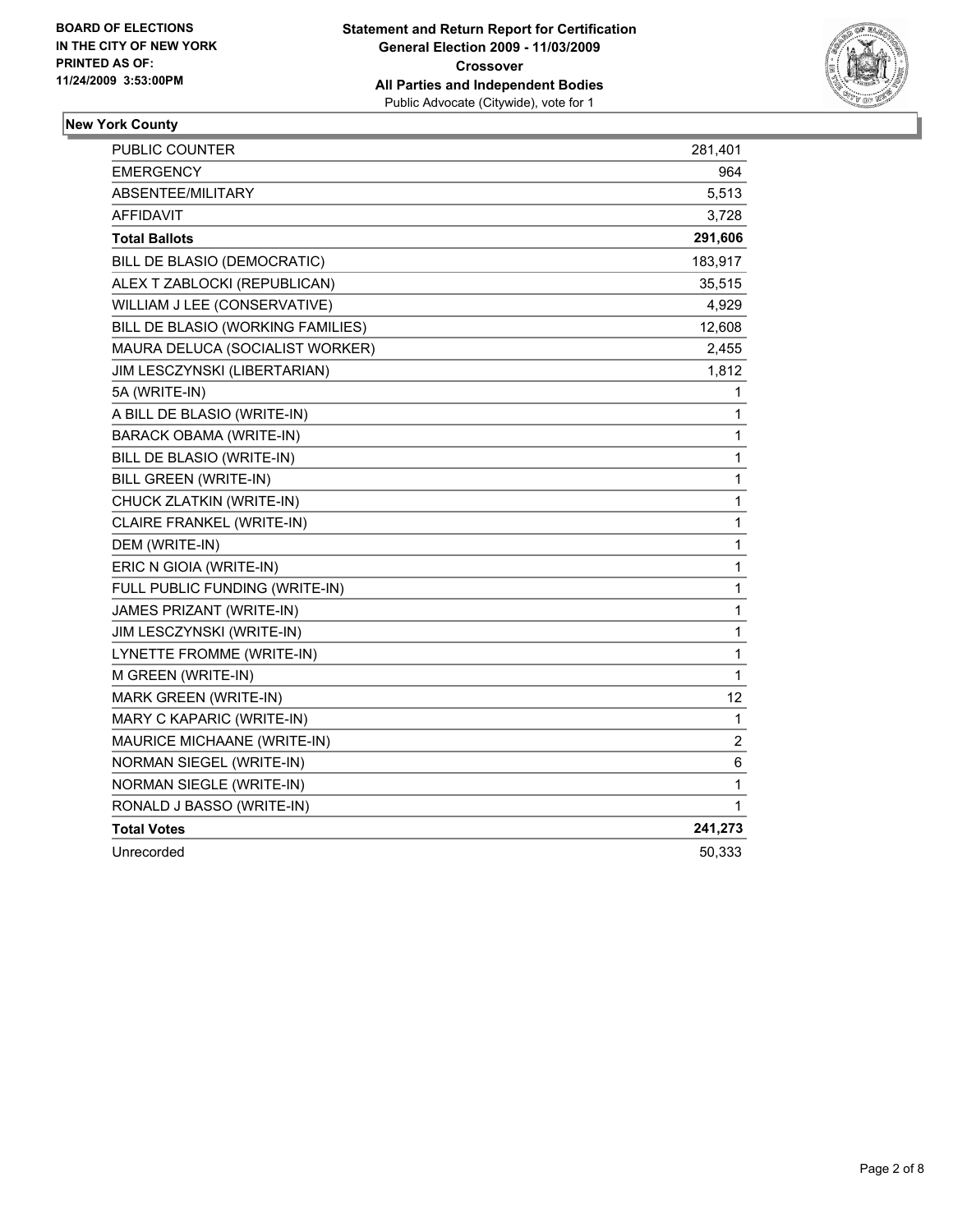

## **Bronx County**

| <b>PUBLIC COUNTER</b>             | 143,992        |
|-----------------------------------|----------------|
| <b>EMERGENCY</b>                  | 635            |
| ABSENTEE/MILITARY                 | 2,610          |
| <b>AFFIDAVIT</b>                  | 1,701          |
| <b>Total Ballots</b>              | 148,938        |
| BILL DE BLASIO (DEMOCRATIC)       | 92,022         |
| ALEX T ZABLOCKI (REPUBLICAN)      | 13,013         |
| WILLIAM J LEE (CONSERVATIVE)      | 2,902          |
| BILL DE BLASIO (WORKING FAMILIES) | 3,434          |
| MAURA DELUCA (SOCIALIST WORKER)   | 788            |
| JIM LESCZYNSKI (LIBERTARIAN)      | 268            |
| BILL DE BLASIO (WRITE-IN)         | 1              |
| DAVID R. ZUCKERMAN (WRITE-IN)     | 1              |
| DAVID ZUCKERMAN (WRITE-IN)        | 9              |
| DAVID ZUCKERMAN' (WRITE-IN)       | 1              |
| DAVID ZUKERMAN (WRITE-IN)         | 1              |
| MARK GRE (WRITE-IN)               | 1              |
| MARK GREEN (WRITE-IN)             | $\overline{2}$ |
| WILLIAM DELOATCH (WRITE-IN)       | 1              |
| <b>Total Votes</b>                | 112,444        |
| Unrecorded                        | 36,494         |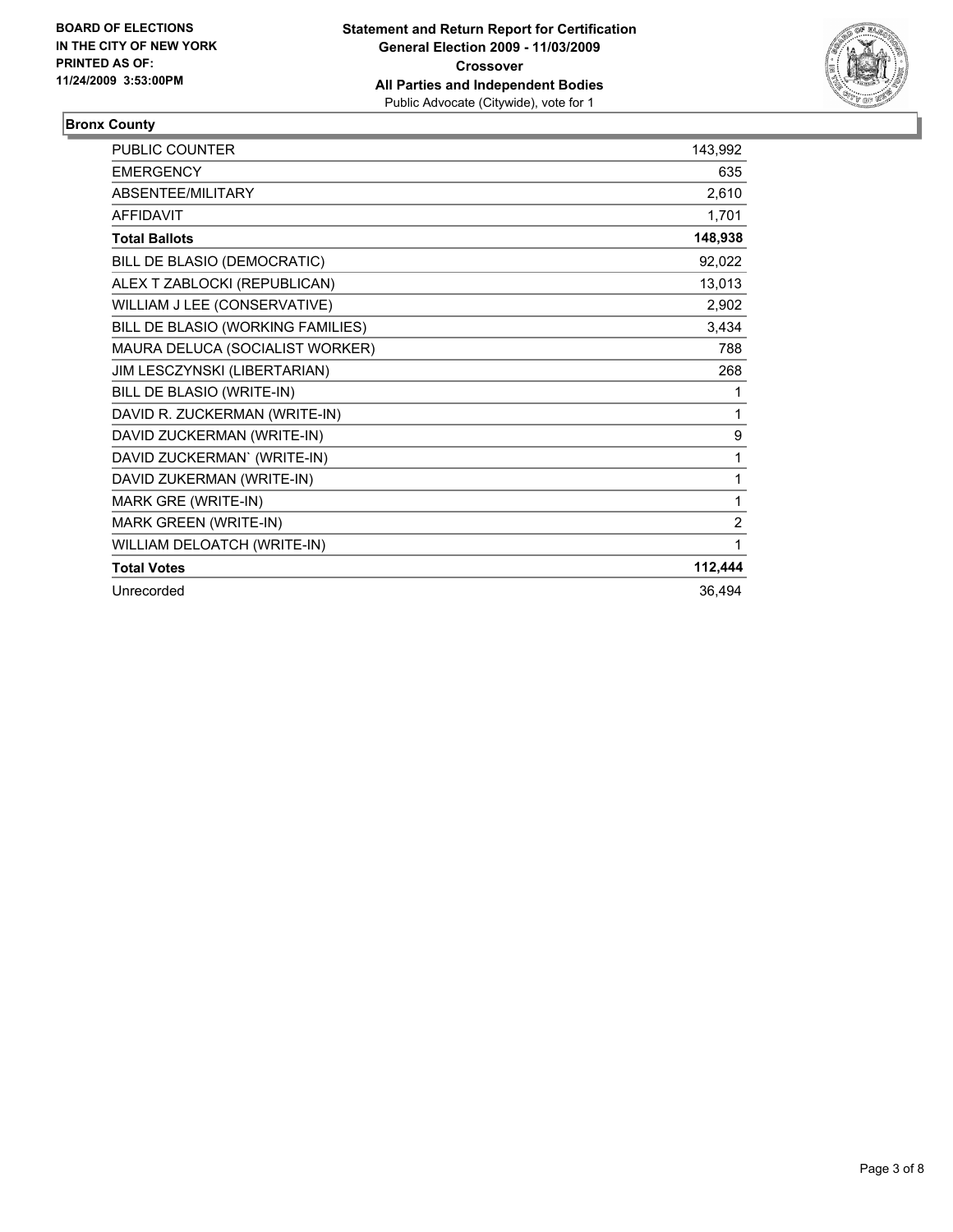

#### **Kings County**

| <b>PUBLIC COUNTER</b>             | 334,224 |
|-----------------------------------|---------|
| <b>EMERGENCY</b>                  | 3,183   |
| ABSENTEE/MILITARY                 | 5,663   |
| <b>AFFIDAVIT</b>                  | 4,240   |
| <b>Total Ballots</b>              | 347,310 |
| BILL DE BLASIO (DEMOCRATIC)       | 205,155 |
| ALEX T ZABLOCKI (REPUBLICAN)      | 37,683  |
| WILLIAM J LEE (CONSERVATIVE)      | 8,737   |
| BILL DE BLASIO (WORKING FAMILIES) | 18,602  |
| MAURA DELUCA (SOCIALIST WORKER)   | 2,555   |
| JIM LESCZYNSKI (LIBERTARIAN)      | 1,223   |
| ABSTAIN (WRITE-IN)                | 1       |
| ALYSSA GREENBERG (WRITE-IN)       | 1       |
| BENZION GOLDMAN (WRITE-IN)        | 1       |
| CAHRLES RAGUSA (WRITE-IN)         | 1       |
| <b>CURTIS SLIWA (WRITE-IN)</b>    | 1       |
| ERIC GIOIA (WRITE-IN)             | 1       |
| JOHN GAMBLING (WRITE-IN)          | 1       |
| <b>MARK GREEN (WRITE-IN)</b>      | 10      |
| NORMAN SEIGEL (WRITE-IN)          | 1       |
| NORMAN SIEGAL (WRITE-IN)          | 1       |
| NORMAN SIEGEL (WRITE-IN)          | 6       |
| ROXALANA JORDAN (WRITE-IN)        | 1       |
| SALEM (WRITE-IN)                  | 1       |
| SHAYA MARCUS (WRITE-IN)           | 1       |
| STEWART B MILSTEIN (WRITE-IN)     | 2       |
| <b>Total Votes</b>                | 273,985 |
| Unrecorded                        | 73,325  |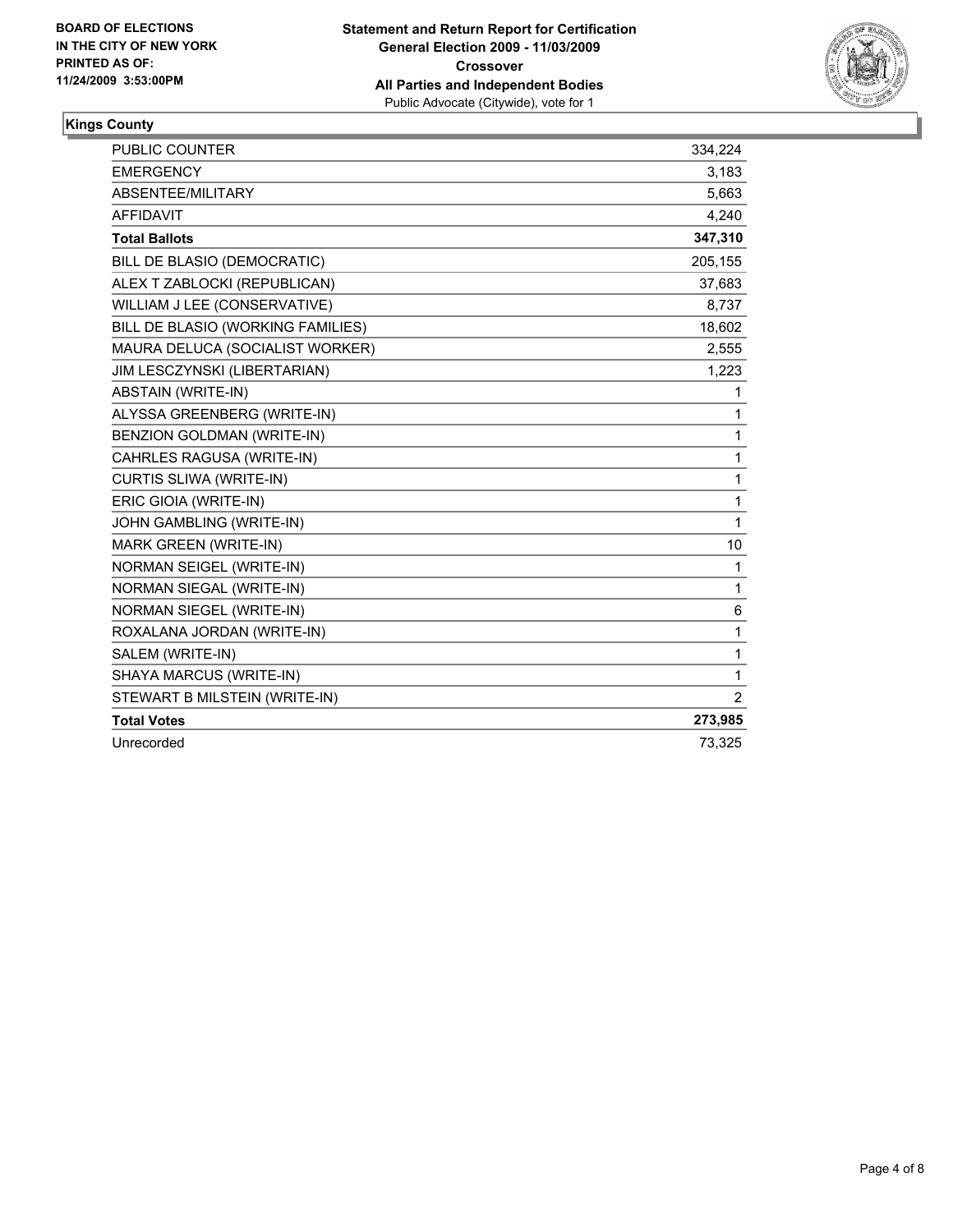

#### **Queens County**

| NORMAN SIEGEL (WRITE-IN)          | 1            |
|-----------------------------------|--------------|
| NORMAN SIEGAL (WRITE-IN)          | 1            |
| MELISSA A RUFO (WRITE-IN)         | 1            |
| MAURICE LEHON (WRITE-IN)          | 1            |
| <b>MARK GREEN (WRITE-IN)</b>      | 5            |
| MARC GREEN (WRITE-IN)             | 1            |
| KATHLEEN CARDERO (WRITE-IN)       | 1            |
| JOSEPH MENDOLA (WRITE-IN)         | 2            |
| JOHN SABINI (WRITE-IN)            | 1            |
| JOHN ROSENTHAL (WRITE-IN)         | 1            |
| JOHN LIU (WRITE-IN)               | 1            |
| JEAN LUE PICORD (WRITE-IN)        | 1            |
| IRENE MALLINGEL (WRITE-IN)        | 1            |
| HAROLD SHULTZ (WRITE-IN)          | 1            |
| <b>GEORGE BUSH (WRITE-IN)</b>     | 1            |
| EVA NATHANSON (WRITE-IN)          | 1            |
| ERIC ULRICH (WRITE-IN)            | $\mathbf{1}$ |
| EDWARD KIERNAN (WRITE-IN)         | 1            |
| DENA TOBIN (WRITE-IN)             | 1            |
| DAVID YASSKY (WRITE-IN)           | 1            |
| DAVID DUHAN (WRITE-IN)            | 1            |
| JIM LESCZYNSKI (LIBERTARIAN)      | 1,138        |
| MAURA DELUCA (SOCIALIST WORKER)   | 2,029        |
| BILL DE BLASIO (WORKING FAMILIES) | 8,215        |
| WILLIAM J LEE (CONSERVATIVE)      | 10,523       |
| ALEX T ZABLOCKI (REPUBLICAN)      | 49,988       |
| BILL DE BLASIO (DEMOCRATIC)       | 166,119      |
| <b>Total Ballots</b>              | 305,315      |
| <b>AFFIDAVIT</b>                  | 2,577        |
| <b>ABSENTEE/MILITARY</b>          | 5,940        |
| <b>EMERGENCY</b>                  | 474          |
| PUBLIC COUNTER                    | 296,324      |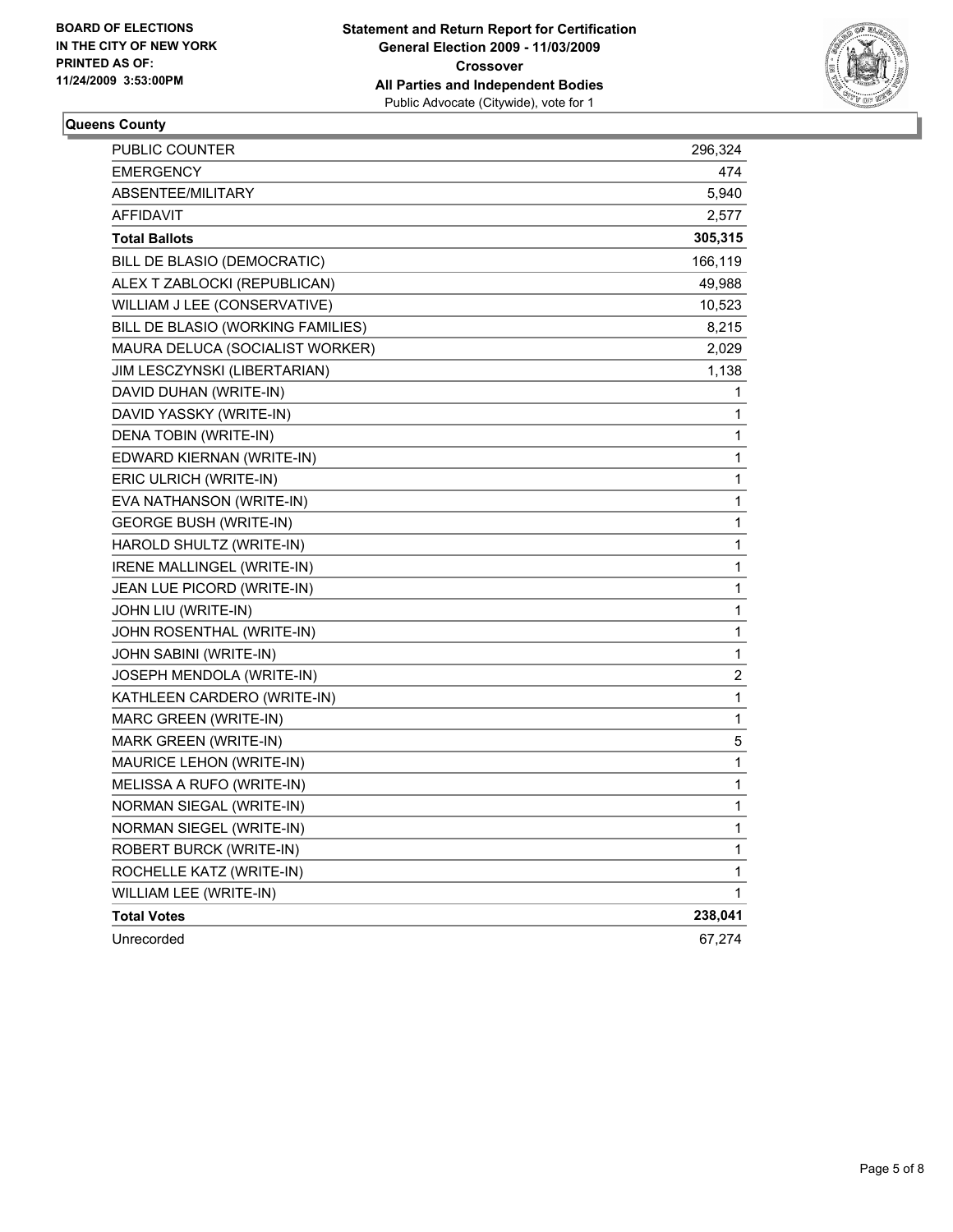

## **Richmond County**

| <b>PUBLIC COUNTER</b>               | 81,684         |
|-------------------------------------|----------------|
| <b>EMERGENCY</b>                    | 216            |
| <b>ABSENTEE/MILITARY</b>            | 2,468          |
| <b>AFFIDAVIT</b>                    | 520            |
| <b>Total Ballots</b>                | 84,888         |
| BILL DE BLASIO (DEMOCRATIC)         | 32,153         |
| ALEX T ZABLOCKI (REPUBLICAN)        | 27,891         |
| WILLIAM J LEE (CONSERVATIVE)        | 5,185          |
| BILL DE BLASIO (WORKING FAMILIES)   | 2,404          |
| MAURA DELUCA (SOCIALIST WORKER)     | 478            |
| JIM LESCZYNSKI (LIBERTARIAN)        | 367            |
| CHARLES MONTGOMERY BURNS (WRITE-IN) | 1              |
| DAN BONANNO (WRITE-IN)              | 1              |
| DANIEL D. LEDDY (WRITE-IN)          | 1              |
| DEBRA AARKINS (WRITE-IN)            | 1              |
| ERIC GIOIA (WRITE-IN)               | 1              |
| LARRY HANLEY (WRITE-IN)             | 1              |
| LEONARD A. CHIARELLO (WRITE-IN)     | 1              |
| MARK GREEN (WRITE-IN)               | $\overline{2}$ |
| RENT IS TOO HIGH (WRITE-IN)         | 1              |
| <b>Total Votes</b>                  | 68,488         |
| Unrecorded                          | 16,400         |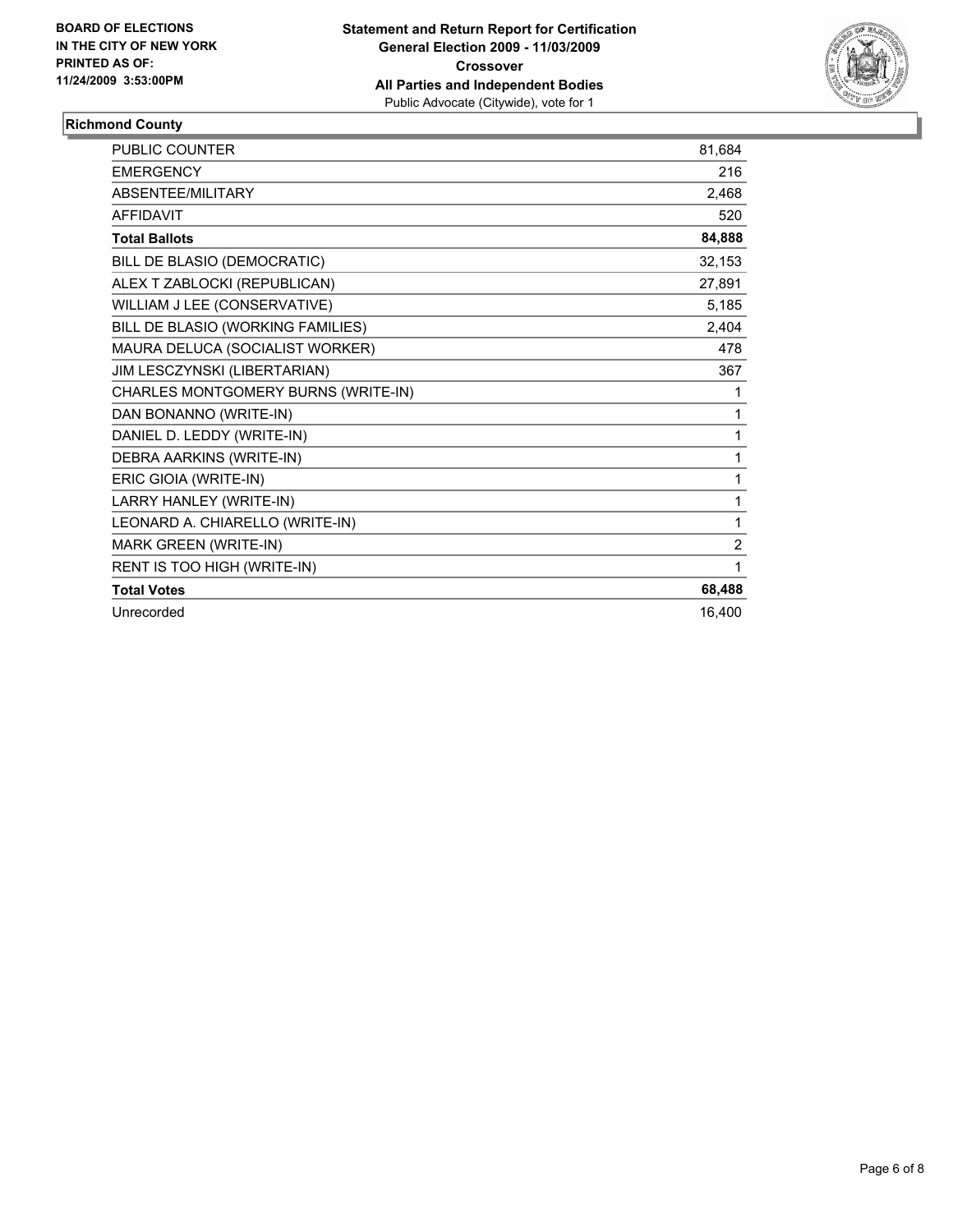

#### **Total for Public Advocate (Citywide)**

| PUBLIC COUNTER                      | 1,137,625 |
|-------------------------------------|-----------|
| <b>EMERGENCY</b>                    | 5,472     |
| ABSENTEE/MILITARY                   | 22,194    |
| <b>AFFIDAVIT</b>                    | 12,766    |
| <b>Total Ballots</b>                | 1,178,057 |
| BILL DE BLASIO (DEMOCRATIC)         | 679,366   |
| ALEX T ZABLOCKI (REPUBLICAN)        | 164,090   |
| WILLIAM J LEE (CONSERVATIVE)        | 32,276    |
| BILL DE BLASIO (WORKING FAMILIES)   | 45,263    |
| MAURA DELUCA (SOCIALIST WORKER)     | 8,305     |
| JIM LESCZYNSKI (LIBERTARIAN)        | 4,808     |
| 5A (WRITE-IN)                       | 1         |
| A BILL DE BLASIO (WRITE-IN)         | 1         |
| ABSTAIN (WRITE-IN)                  | 1         |
| ALYSSA GREENBERG (WRITE-IN)         | 1         |
| <b>BARACK OBAMA (WRITE-IN)</b>      | 1         |
| BENZION GOLDMAN (WRITE-IN)          | 1         |
| BILL DE BLASIO (WRITE-IN)           | 2         |
| <b>BILL GREEN (WRITE-IN)</b>        | 1         |
| CAHRLES RAGUSA (WRITE-IN)           | 1         |
| CHARLES MONTGOMERY BURNS (WRITE-IN) | 1         |
| CHUCK ZLATKIN (WRITE-IN)            | 1         |
| CLAIRE FRANKEL (WRITE-IN)           | 1         |
| CURTIS SLIWA (WRITE-IN)             | 1         |
| DAN BONANNO (WRITE-IN)              | 1         |
| DANIEL D. LEDDY (WRITE-IN)          | 1         |
| DAVID DUHAN (WRITE-IN)              | 1         |
| DAVID R. ZUCKERMAN (WRITE-IN)       | 1         |
| DAVID YASSKY (WRITE-IN)             | 1         |
| DAVID ZUCKERMAN (WRITE-IN)          | 9         |
| DAVID ZUCKERMAN' (WRITE-IN)         | 1         |
| DAVID ZUKERMAN (WRITE-IN)           | 1         |
| DEBRA AARKINS (WRITE-IN)            | 1         |
| DEM (WRITE-IN)                      | 1         |
| DENA TOBIN (WRITE-IN)               | 1         |
| EDWARD KIERNAN (WRITE-IN)           | 1         |
| ERIC GIOIA (WRITE-IN)               | 2         |
| ERIC N GIOIA (WRITE-IN)             | 1         |
| ERIC ULRICH (WRITE-IN)              | 1         |
| EVA NATHANSON (WRITE-IN)            | 1         |
| FULL PUBLIC FUNDING (WRITE-IN)      | 1         |
| <b>GEORGE BUSH (WRITE-IN)</b>       | 1         |
| HAROLD SHULTZ (WRITE-IN)            | 1         |
| IRENE MALLINGEL (WRITE-IN)          | 1         |
| JAMES PRIZANT (WRITE-IN)            | 1         |
| JEAN LUE PICORD (WRITE-IN)          | 1         |